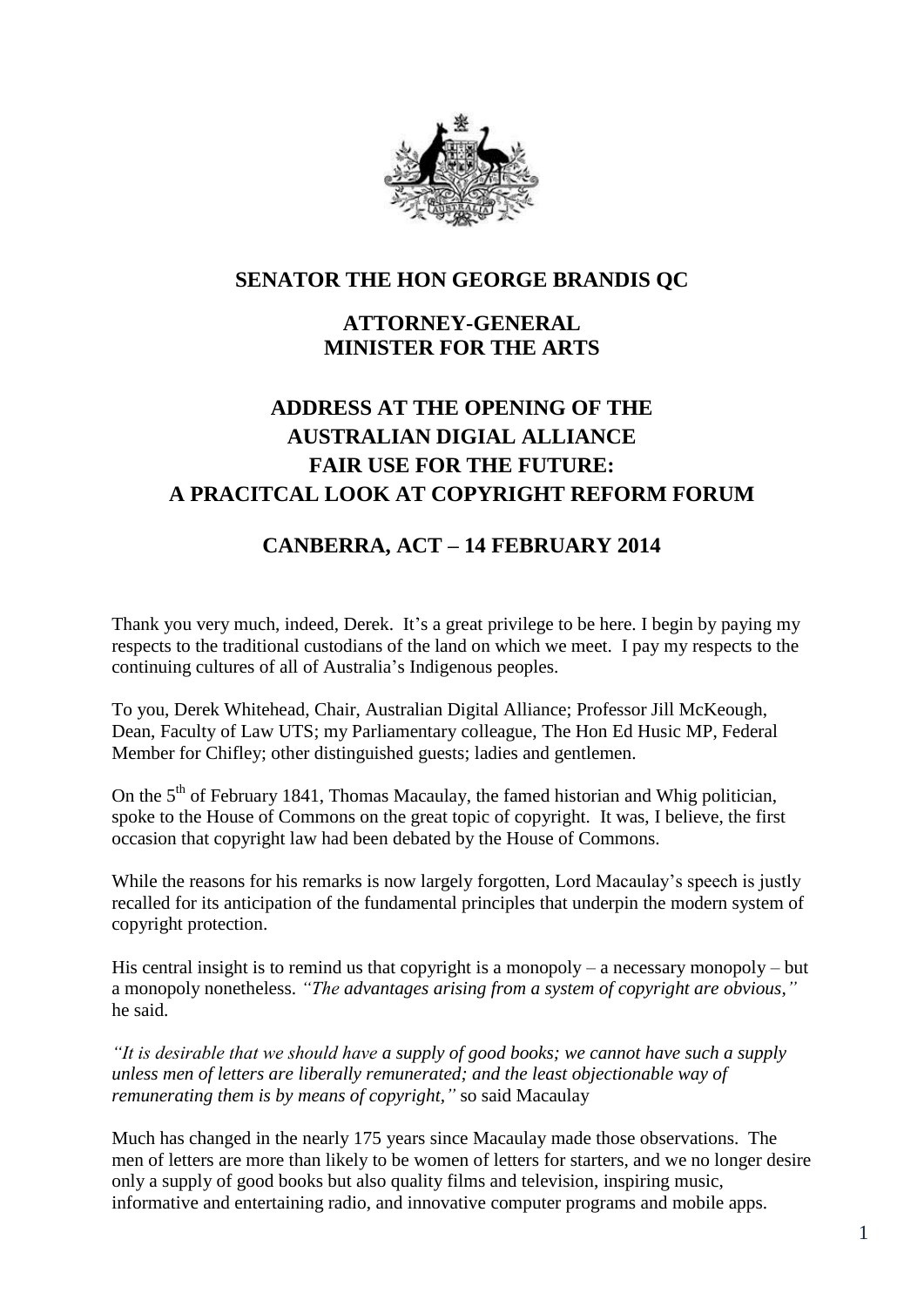Nonetheless, the fundamental purpose of copyright remains unchanged – to ensure that those who take on the risks of creation are appropriately rewarded for their abilities and efforts.

One of Charles Dickens's reasons for travelling to the United States that same year, in 1842, was to advocate for copyright law reform. Dickens was acutely aware of how much money he was losing because his works were being pirated, at the time legally, under American copyright law which permitted publishers to reprint British books at will.

He is reported to have described it as the "*the exquisite justice of never deriving sixpence from an enormous American sale of all my books*."

In his letter to his friend John Forster on the subject of international copyright, Dickens complained that as a result of the absence of international copyright law, "*It is nothing that of all men living I am the greatest loser by it*."

## **The Value of Creation**

In my dual role as Attorney-General and Minister for the Arts, the promotion and protection of Australian content developed by our creative industries is very important to me.

Australian art, music, literature, film and television all contribute to the fabric of our society and the copyright framework is central to ensuring their ongoing success.

This involves valuing and encouraging that which is excellent in the arts and enabling practitioners and audiences alike to participate fully in the opportunities that the digital environment provides.

The creative industries are also a major driver of economic growth.

For example, a 2012 report by PricewaterhouseCoopers found that the creative content industries generate over six per cent of gross domestic product and account for eight per cent of employment in the Australian workforce.

For a modern economy, creativity is no longer something that is nice to have  $-$  it is essential to our continued prosperity.

For these reasons the creative industries are clearly an area the Government will continue to support through strong copyright protection.

#### **The Shape of Reform**

Of course, as Lord Macaulay noted all those years ago, copyright is a monopoly and, as we all know, monopolies are presumptively a bad thing.

The challenge for us today is how to balance the benefits for creators against a range of other public interests including the interests of users, educators and other important public goods.

For example, as Minister for the Arts, I understand the importance of having copyright provisions that enable our collecting institutions, such as our hosts today, the National Library of Australia, to continue their vital work of preserving and making available our country's cultural heritage.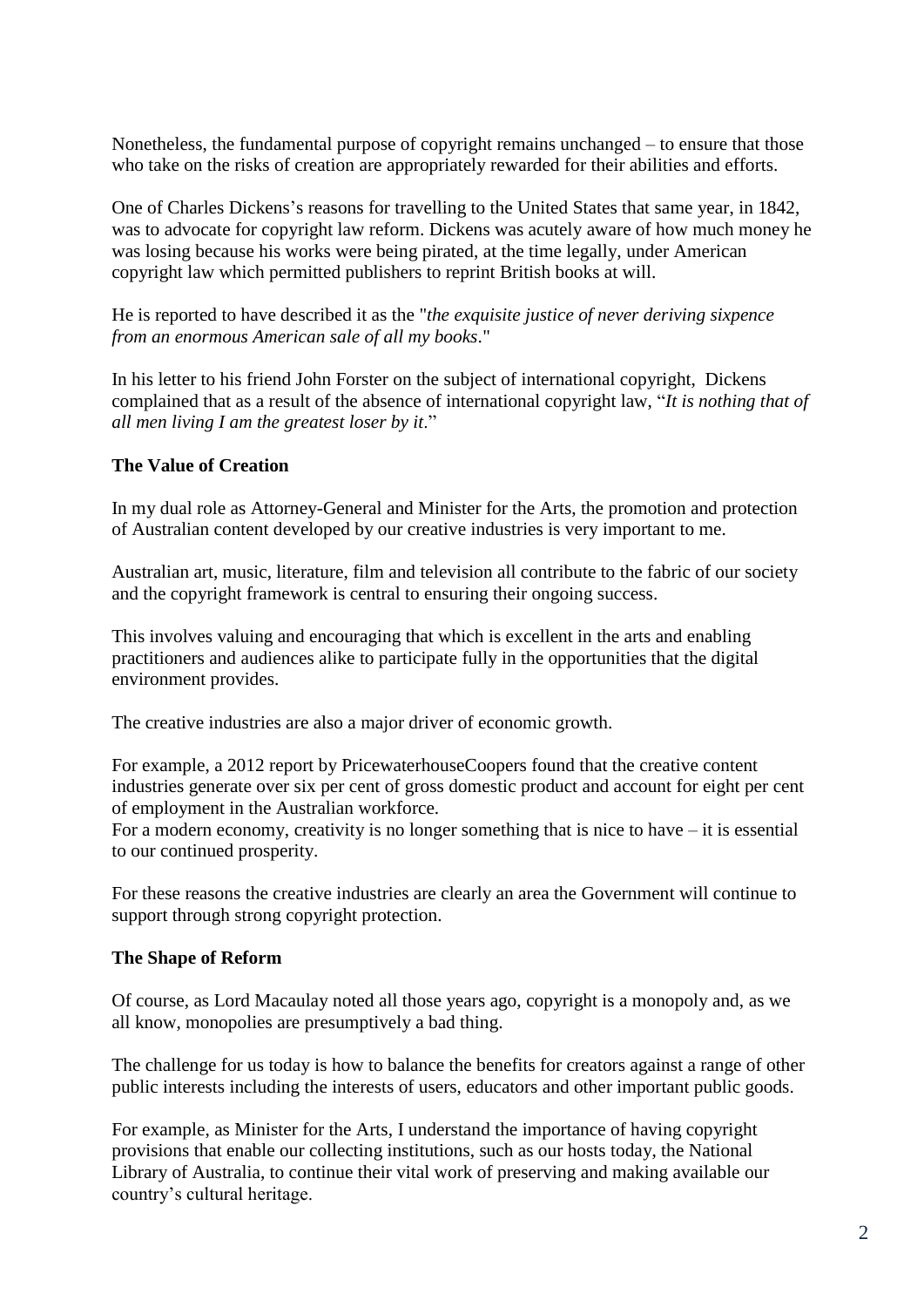The National Library is a world leader in the digital library sector.

Its innovative programs include the PANDORA Archive which captures historical Australian online publications and the award-winning Trove, which makes millions of pages of historical newspapers and documents discoverable online.

There are those who would claim that technology has fundamentally changed the balance of interests in the creative economy.

It is true that we now consume, create and distribute content in ways that would have been beyond imagining when Macaulay introduced the first copyright law. It does not follow, I think, that the principles that underpin copyright are incapable of adapting.

They have adapted to cinema, radio, television and personal computers, why not to technologies of which we are still to dream.

As I have said on previous occasions, I firmly believe the fundamental principles of copyright law, the protection of rights of creators and owners, did not change with the advent of the internet and they will not change with the invention of new technologies.

The principles and values underlying intellectual property law and the values which acknowledge the rights of creative people are not a function of the platform on which that creativity is expressed.

However, this does not mean that I believe that Australia's copyright laws are not in need of reform. Quite the contrary.

The *Copyright Act* is overly long, unnecessarily complex, often comically outdated and all too often, in its administration, pointlessly bureaucratic.

As Derek mentioned in his opening remarks, this forum could not be more timely because it was only yesterday afternoon that I tabled in the Senate the Australian Law Reform Commission's report on the Copyright Act. The Government is now considering that report.

As you all know, the key recommendation of the Report is that Australia adopt a 'fair use' exception to copyright, and the business of the day, for you today, is to consider the 'fair use' extension.

I remain to be persuaded that this is the best direction for Australian law, but nevertheless I will bring an open and inquiring mind to the debate.

I am convinced that we can do much to improve how copyright works in this country.

As the Government considers what direction it wishes to take in response to the ALRC report, let me commit to a couple of things.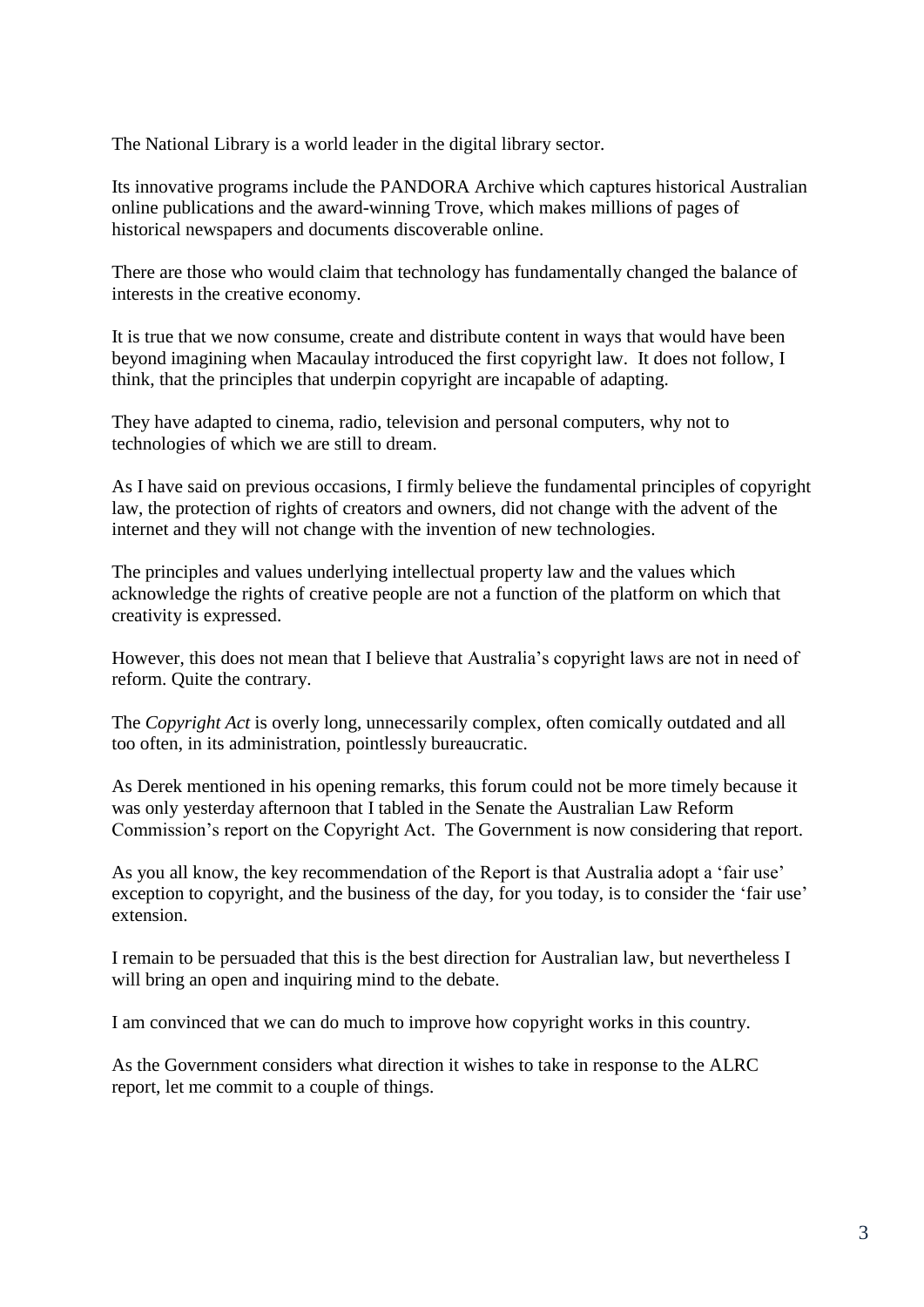First, when this process is finished, and it will be a through and exhaustive exercise in law reform, the Copyright Act, will be shorter, simpler and easier to use and understand.

Secondly, the Act will be technology neutral - no more amusing references to videotapes as we find in current section 110AA.

Thirdly, we will pay careful regard to the broader international legal and economic context, we all know that Australia's laws cannot exist in a vacuum, they must operate efficiently within a global copyright system. That is particularly important as the Abbott Government continues, to number among its signature achievements, the negotiation of free trade agreements with our major trading partners, which, as you all know, contain important provisions concerning copyright and other intellectual property issues.

We will do this in a way that ensures appropriate protection of copyright material in the digital age and encourages culturally and economically beneficial uses of material that do not undermine fundamental copyright principles. That of course is the balance to be struck and the merits do not lie entirely on one side of the scale or on the other.

As we go forward, I can assure you that we will continue to seek the assistance of all stakeholders in shaping our reforms.

## **Online Piracy**

I want to use the opportunity of this address to make a few remarks about the issue of online piracy.

While, as I said before, I do not believe the fundamental rationale of copyright changed with the internet, I am of the view that the internet poses a particular challenge in the area of online piracy.

The illegal downloading of Australian films online is a form of theft. I say Australia films, but of course the illegal downloading of any protected content is a form of theft.

Some stakeholders have sought the introduction of laws aimed squarely at the scourge of online piracy.

While I am sympathetic to their views and am interested in examining new measures that will cut rates of online piracy in Australia, I am not unmindful of the policy challenges of developing the most efficacious regime to do so.

Let me give you an example. *The Great Gatsby*, Australia's most successful film at the local box office last year, is now centre stage after its haul of 13 AACTA Awards and an Oscar nomination.

Unfortunately the success achieved by *The Great Gatsby* can lead to piracy of the film, placing the sustainability of our screen industry at risk.

One area for potential reform of this problem may be section 101 of the Copyright Act.

This provision provides that an entity which authorises the infringement of copyright without the copyright owner's permission is liable for that infringement.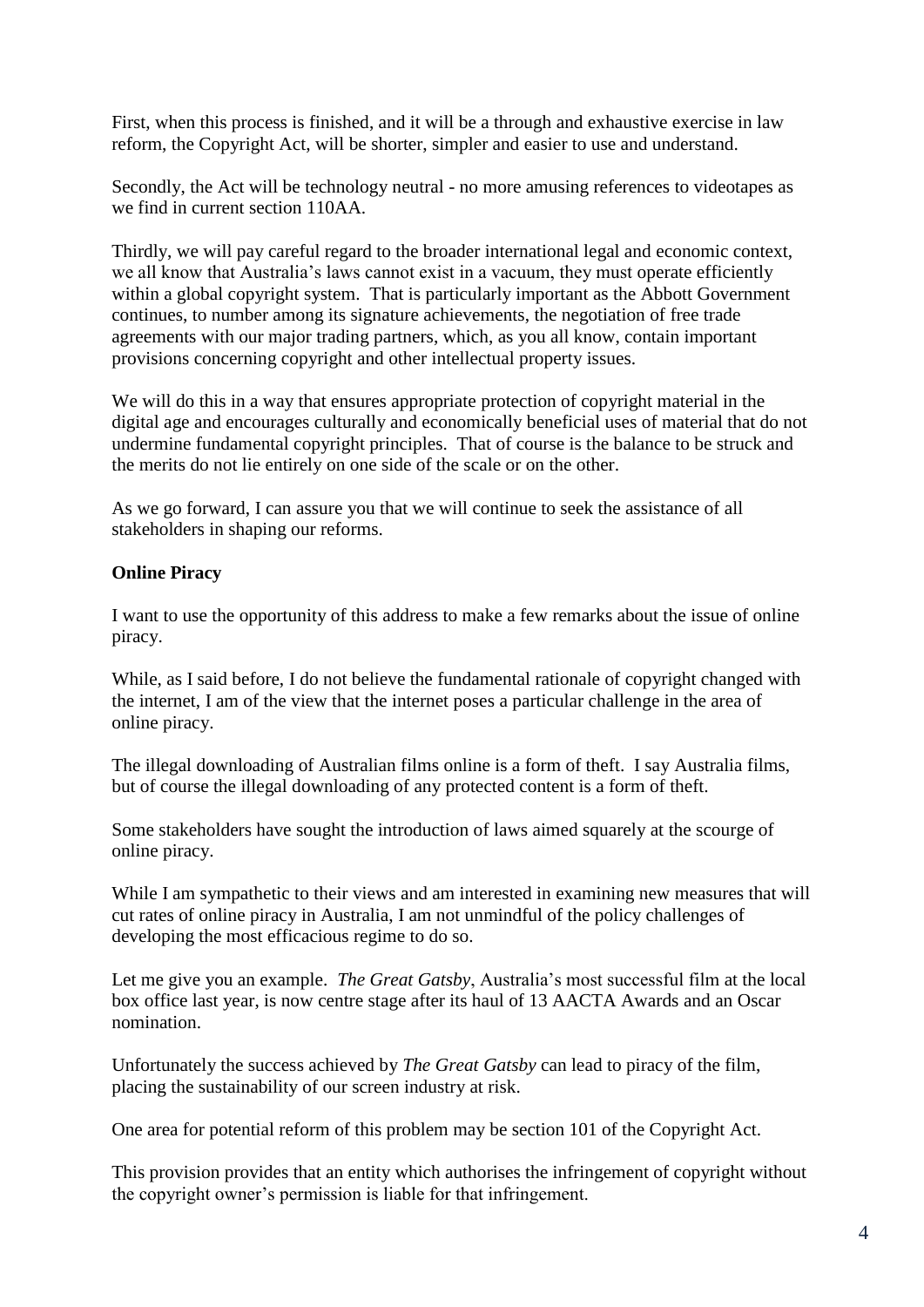It was thought that these provisions were 'technology neutral' and applied to internet service providers, marrying up with the 'safe harbour scheme'.

However, the High Court's decision of 2012 in the iiNet case changed the position. The Government will be considering possible mechanisms to provide a 'legal incentive' for an internet service provider to cooperate with copyright owners in preventing infringement on their systems and networks.

This may include looking carefully at the merits of a scheme whereby ISPs are required to issue graduated warnings to consumers who are using websites to facilitate piracy.

This is a complex reform proposal, and how it is paid for is one of the principal unresolved issues.

It should also be noted that Australia has international obligations on this point and that the Government will not be seeking to burden ISPs beyond what is reasonably necessary to comply appropriate domestic and international obligations.

As well, I would like to emphasise that this would not put Australian ISPs at a disadvantage by comparison with their counterparts internationally as many overseas jurisdictions have the concept of authorisation liability, secondary liability or similar, which are intended to capture ISPs.

Another option that some stakeholders have raised with me is to provide the Federal Court with explicit powers to provide for third party injunctions against ISPs, which will ultimately require ISPs to 'take down' websites hosting infringing content.

Most importantly, in framing any enforcement reforms, my preference would be to facilitate industry self-regulation, as opposed to active and continuing government regulation.

Industry participants are in the best position to develop a flexible, cooperative self-regulatory approach tailored to particular industry needs. Industry cooperation is a key element in tackling online piracy, and I will continue to encourage industry participants to work together to overcome the outstanding issues in contention.

I believe in strong protections and enforcement mechanisms in support of Australia's creative industries, but, as I indicated, I am also keen, as one of the achievements in the first-term of the Abbott Government, to modernise, reform and contemporise the Copyright Act.

#### **The Challenge**

There is no doubt in my mind that there is much to be gained from modernising Australia's copyright laws.

A strong case has been made that the Copyright Act is unnecessarily restrictive in some of the beneficial uses of copyright material it potentially prohibits.

Earlier in this address I mentioned statistics that demonstrate the value of the Australian content industries to Australia's economy.